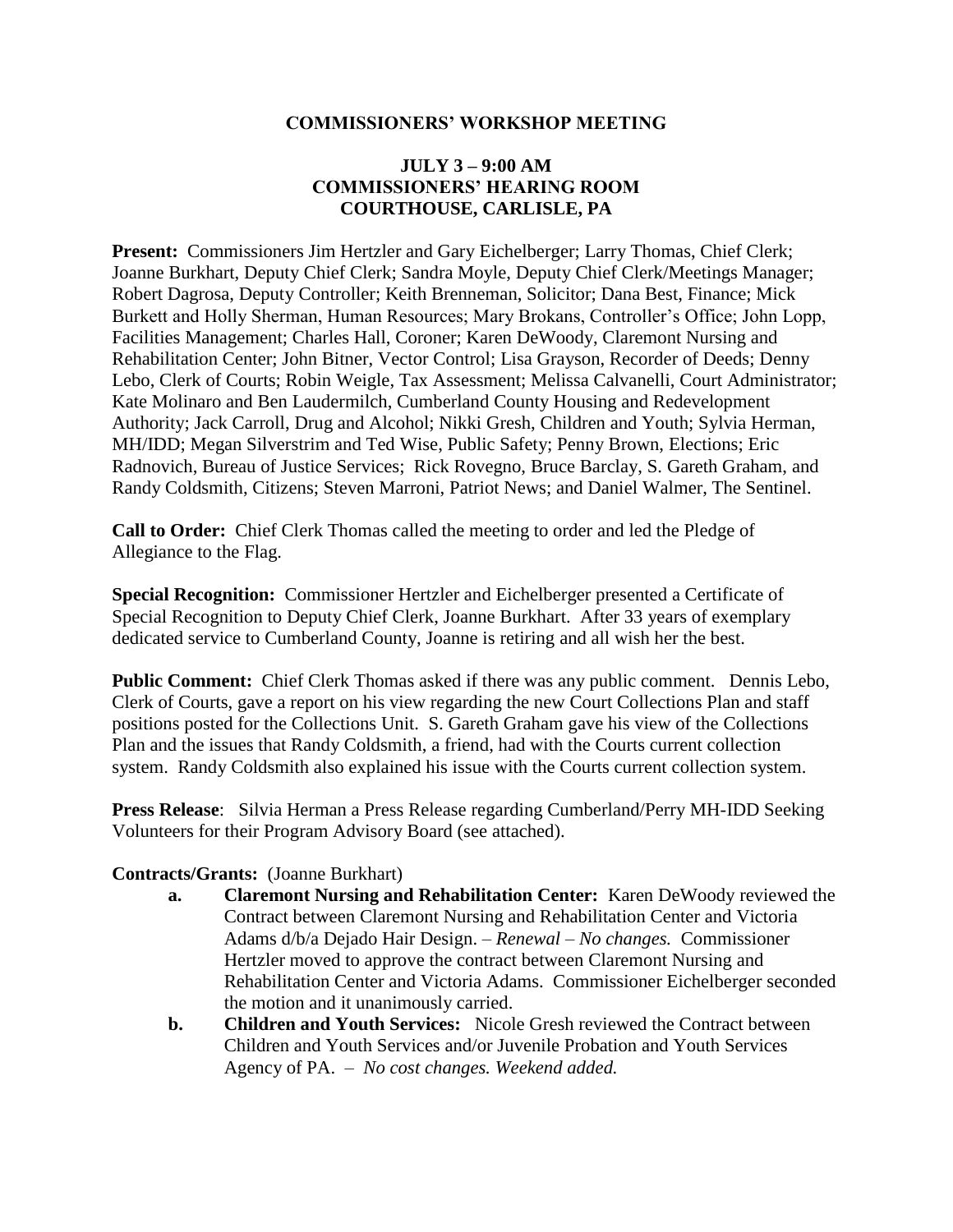- **c. EIP Program:** Mick Burkett reviewed Ratifying the Contract between Cumberland County and Pennsylvania Department of Community & Economic Development for Early Intervention Program (see attached). – *\$160,000 contract and the Grant for \$80,000 will fund half.* Commissioner Eichelberger moved to approve the contract. Commissioner Hertzler seconded the motion and it unanimously carried.
- **d. Gallagher and FMP Contracts:** Mick Burkett reviewed the Contracts with Arthur J. Gallagher & Co. and Federal Management Partners. – Half of the total two contracts will be reimbursed by the Department of Community & Economic Development. Commissioner Hertzler questioned the 5% interest. Solicitor Brenneman stated it is a standard clause in a professional contract.
- **e. Human Resources:** Holly Sherman reviewed the Agreement between Human Resources and Sadler Health Center to Provide Smoking Cessation Services. – *No Increase – \$12,500*
- **f**. **Cumberland Perry Drug & Alcohol**: Jack Carroll reviewed the following contracts: A five County collaborative
	- Health Choices Agreement for Comprehensive Management Services with PerformCare *– extend contract through June 2016*
	- Amendment #2 to the Administrative Agreement with Capital Area Behavioral Health Collaborative *– reflects changes to the two other contracts*
	- Amendment #4 HealthChoices Contract with Department of Public Welfare *- extend contract through June 2016*
- **g**. **Court Administrator:** Melissa Calvanelli reviewed the Ratification of Notice to Terminate the Westlaw Subscription Agreement (see attached). Commissioner Eichelberger moved to approve the termination of Westlaw Subscription Agreement. Commissioner Hertzler seconded the motion and it unanimously carried.
- **h**. **Court Administrator:** Melissa Calvanelli reviewed the Agreement between Court Administration and LexisNexis. – *\$4,700/month – a yearly savings of \$70,000*
- **i. Tax Assessment:** Robin Weigle reviewed the Notice to Renew Service Agreement for Printing and Mailing of Real Estate Tax Bills. – *Renewal – No changes*
- **j. Aging and Community Services:** Contract between Aging & Community Services and Lifeline Systems Company d/b/a Phillips LIFELINE, Inc. (*Request to remove from agenda – item will be added to the next workshop meeting*)
- **k**. **MH/IDD:** Agreements for MH/IDD: Silvia Herman reviewed the following contracts:
	- Amendment to Agreement with Goodwill Keystone Area, Inc. *\$5,000 employment support*
	- Agreement with the County of Erie for Consolidated Community Reporting Initiative – *Revenue contract up to \$10,000 Grant*
- **l**. **Coroner's Office:** Charles Hall reviewed the Submission of Grant Application to Pennsylvania Commission on Crime and Delinquency for Covendell Forensic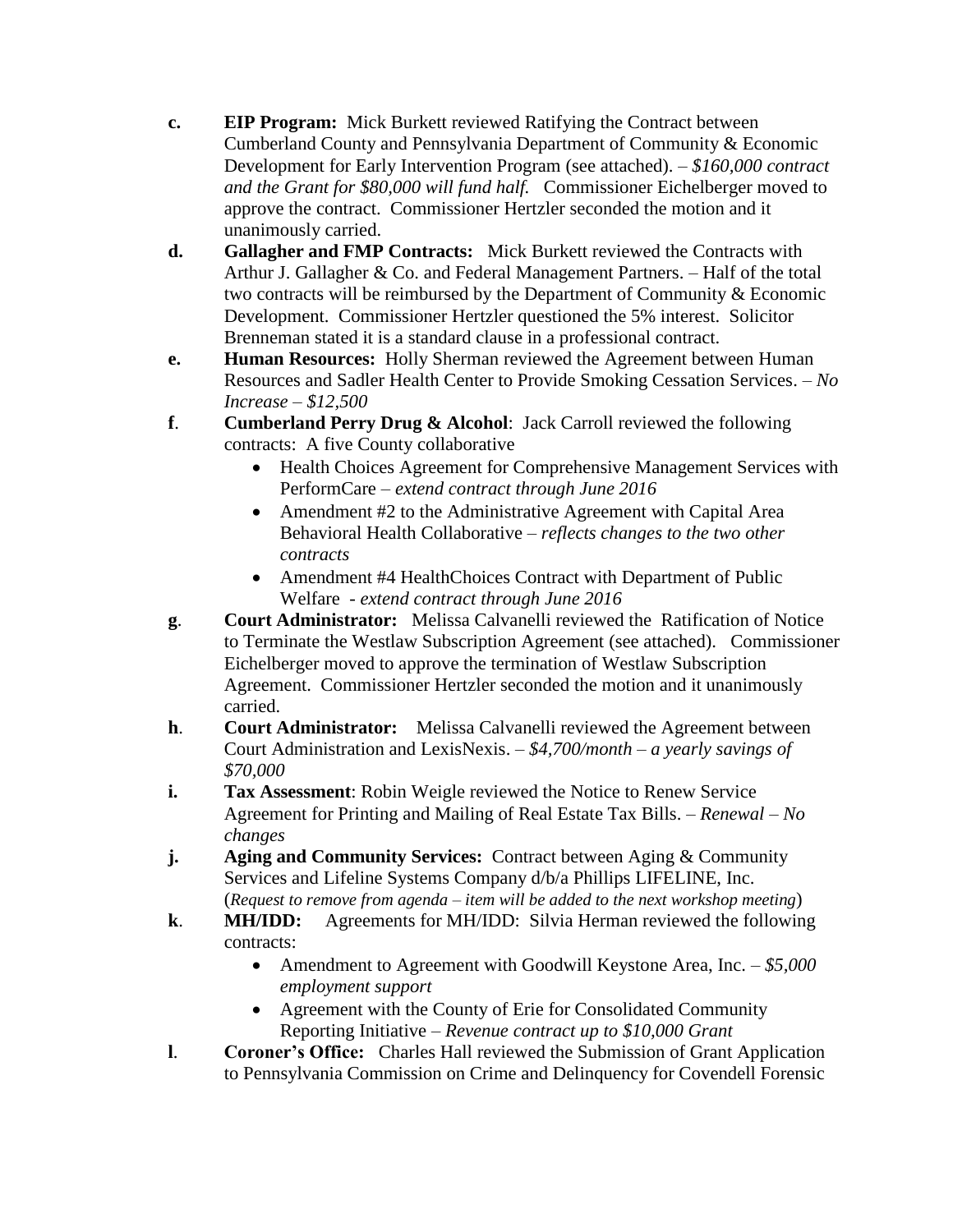Science Improvement Funding (see attached). – *Grant approximately \$21,000 – for a Forensic Light Source* 

- **m. Coroner's Office:** Charles Hall reviewed the Submission of Highway Safety Project Subgrant for Coroner's Office. – *Yearly Grant for the American Trauma Society*
- **n**. **Bureau of Justice Services:** Eric Radnovich reviewed the Submission of Grant Application to Pennsylvania Commission on Crime and Delinquency to Replace Aging Forensic Laboratory Instrument (see attached). – *\$19, 242 - to replace a lab instrument*
- **o. Public Safety:** Ted Wise reviewed the Submission of Grant Eligibility Application for Hazardous Materials Response Fund (see attached). – *Annual application submitted to reflect county revenues and expenses for the Haz. Mat. Program to determine eligibility of grant reimbursement back to the county.*

**MH/IDD Plan Update:** Jack Carroll Discussed the 2014-15 MH/IDD Plan Update to the Human Services Plan Funding six different programs. DPW funding \$13.5 million, mostly for mental health – 9.2 million; intellectual inability 3.4 million; remaining programs funds are \$815,000. The county match is approximately \$394,000. Commissioner Eichelberger questioned the state funding outlook. The funding looks to be flat funding. Approval of the Plan includes that services will be delivered, the Plan has been on public view, and the funding meets State requirements.

**Debt Mgmt. Policy/Post Issuance Compliance Policy**: Dana Best discussed the Debt Management Policy and Post Issuance Compliance Policy. The Debt Management Policy needs to include the Post Issuance Compliance Policy, also changes to the first four paragraphs to include current numbers and the current bond rating. To minimize risk of inadequacies in an audit and show compliance with the existing rules to the IRS Form 8038.

**Resolutions 2014 – 18 & 19:** Dana Best reviewed the Resolutions 2014-18 and 2014-19 Re Budget Adjustments. Expense and revenue adjustments to Court related programs. Increase in revenue and expenses to Aging program (see attached).

**Report of Bid Opening:** Keith Brenneman reviewed the Modernization of One Elevator at Claremont Nursing and Rehabilitation Center. The Bid Opening was held July 2, 2014 at 2:00 p.m. (see attached) The results are as follows:

| Eastern Elevator Services \$92,000 |           |
|------------------------------------|-----------|
| Otis Elevator                      | \$128,471 |
| ThyssenKrupp                       | \$119,432 |

Solicitor Brenneman stated that no bidder was legally responsive due to not accepting various sections of the RFP, so no bid was awarded. The Solicitor requested that the Commissioners reject all bids and asked for approval to re-advertise the RFP. Facilities Management will work with the Solicitor to revise the RFP prior to re-advertising. Commissioner Hertzler moved to reject all bids for the elevator. Commissioner Eichelberger seconded the motion and it unanimously carried. Commissioner Eichelberger moved to approve re-advertising the RFP after revisions are made. Commissioner Hertzler seconded the motion and it unanimously carried.